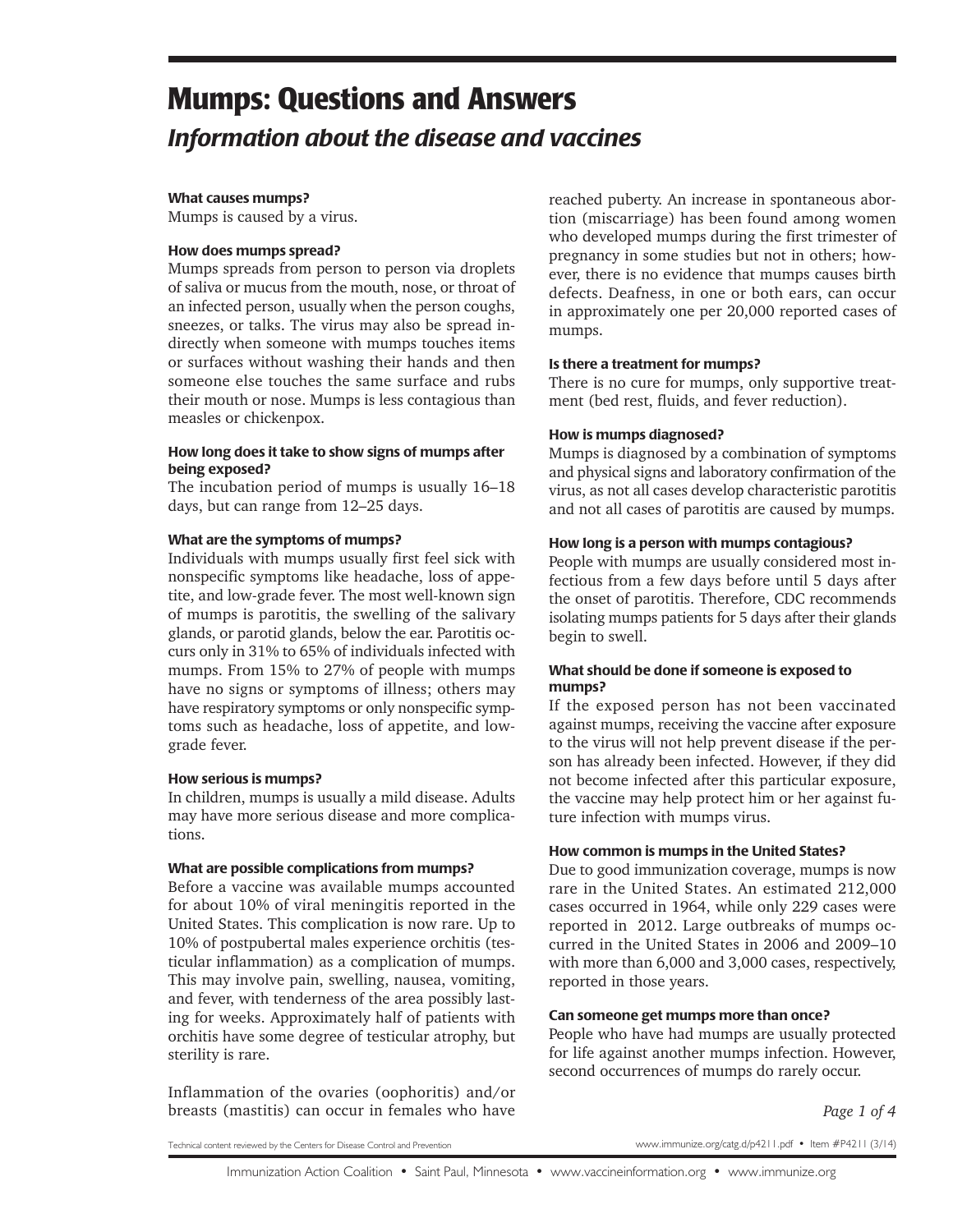#### When did vaccines for measles, mumps, and rubella become available?

The first measles vaccines (an inactivated and a live virus product) became available in 1963, both of which were largely replaced by a further attenuated live virus vaccine that was licensed in 1968. The mumps vaccine first became available in 1967, followed by the rubella vaccine in 1969. These three vaccines were combined in 1971 to form the measles-mumps-rubella (MMR) vaccine. A vaccine that combines both MMR and varicella (chickenpox) vaccines, known as MMRV, became available in 2005. Single antigen measles, mumps, and rubella vaccines are no longer available in the United States.

# What kind of vaccine is it?

MMR vaccine contains live, attenuated (or weakened) strains of the measles, mumps, and rubella viruses.

# How is this vaccine given?

This vaccine is a shot given subcutaneously (in the fatty layer of tissue under the skin).

# Who should get this vaccine?

All children, adolescents, and adults born in 1957 or later without a valid contraindication should have documentation of vaccination or other evidence of immunity. Additionally, some healthcare personnel who were born before 1957 may also need proof of vaccination or other evidence of immunity.

# What kind of "evidence of immunity" can substitute for MMR vaccination?

Evidence of immunity can be shown by having laboratory evidence of immunity to measles, mumps, and/or rubella or laboratory confirmation of disease. However, if a person doesn't have evidence of immunity to all three diseases (e.g., measles, mumps, and rubella), they would still need to get vaccinated with MMR since the vaccine is not available as a single antigen product in the U.S.

# At what age should the first dose of MMR be given?

The first dose of MMR should be given on or after the child's first birthday; the recommended age range is from 12–15 months. A dose given before 12 months of age will not be counted, so the child's medical appointment should be scheduled with this in mind.

# When should children get the second MMR shot?

The second dose is usually given when the child is 4–6 years old, or before he or she enters kindergarten or first grade. However, the second dose can be given earlier as long as there has been an interval of at least 28 days since the first dose.

# How effective is this vaccine?

Postlicensure studies have demonstrated one dose of MMR vaccine is 78% (range, 45%-97%) effective for prevention of mumps. The second dose of MMR is intended to produce immunity in those who did not respond to the first dose, but a very small percentage of people may not be protected even after a second dose.

# Which adolescents and adults should receive the MMR vaccine?

All unvaccinated adolescents without a valid contraindication to the vaccine should have documentation of two doses of MMR. All adults born in or after 1957 should also have documentation of vaccination or other evidence of immunity.

Adults born before 1957 are likely to have had measles and/or mumps disease as a child and are generally (but not always) considered not to need vaccination.

# Which adults need two doses of MMR vaccine?

Certain adults are at higher risk of exposure to measles, mumps, and/or rubella and may need a second dose of MMR unless they have other evidence of immunity; this includes adults who are:

- students in postsecondary educational institutions (for measles and mumps)
- healthcare personnel (for measles and mumps)
- living in a community experiencing an outbreak or recently exposed to the disease (for measles and mumps)
- planning to travel internationally (for measles and mumps)
- people who received inactivated (killed) measles vaccine or measles vaccine of unknown type during 1963-1967 should be revaccinated with two doses of MMR vaccine.
- people vaccinated before 1979 with either killed mumps vaccine or mumps vaccine of unknown type who are at high risk for mumps infection (e.g., people who are working in a healthcare facility) should be considered for revaccination with 2 doses of MMR vaccine.

#### Why do healthcare personnel need vaccination or other evidence of immunity to measles, mumps, and rubella?

People who work in medical facilities are at much higher risk for being exposed to disease than is the general population. Making sure that all employees are immune to these diseases protects both the employee and the patients with whom he or she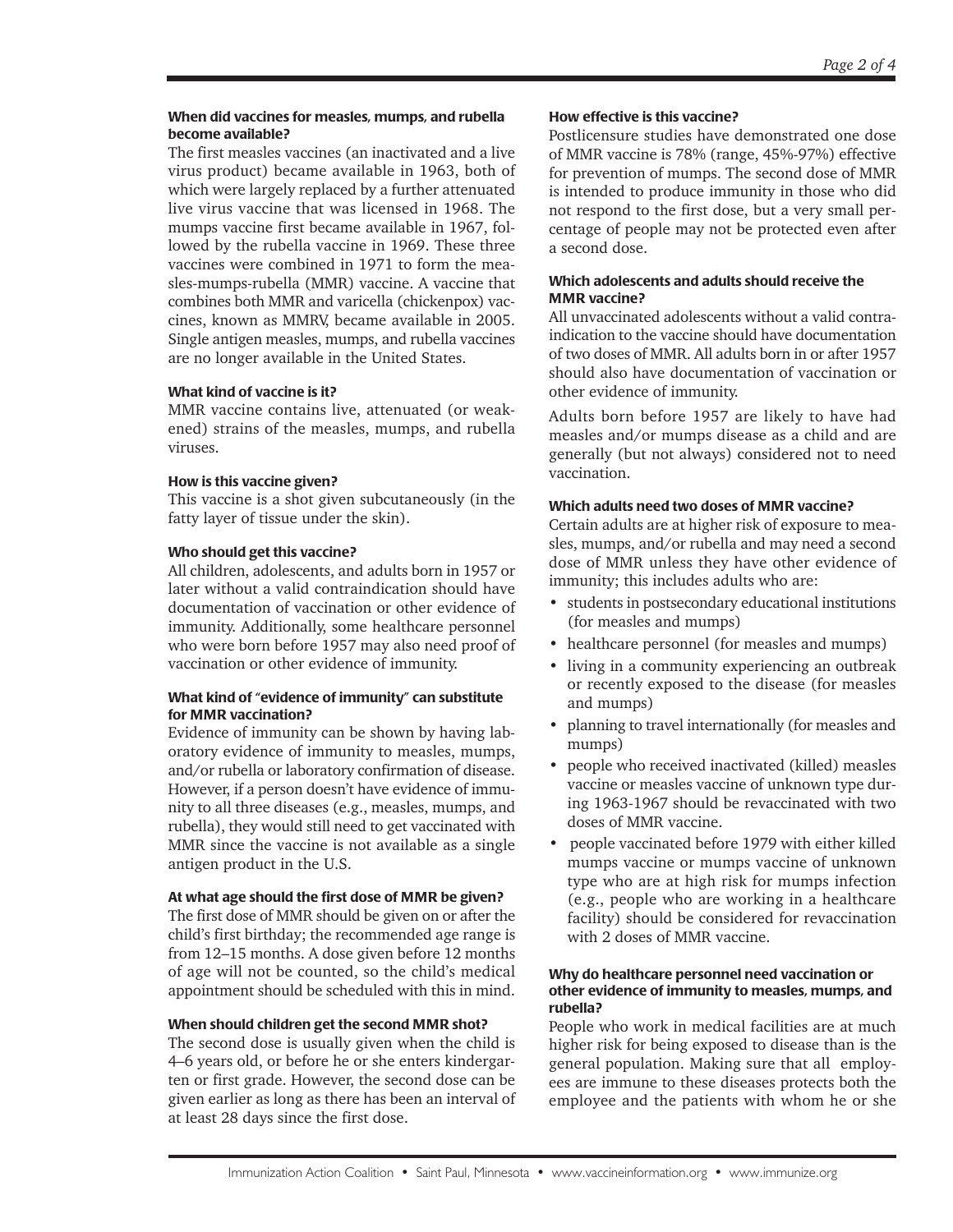may have contact. All people working in a healthcare facility in any capacity should have documentation of vaccination or evidence of immunity, including full- or part-time employees, medical or non-medical, paid or volunteer, students, and those with or without direct patient responsibilities.

Facilities should consider vaccinating with MMR vaccine healthcare personnel born before 1957 who lack laboratory evidence of measles, mumps, and rubella immunity or laboratory confirmation of previous disease. These facilities should vaccinate healthcare personnel with MMR during an outbreak of any of the diseases, regardless of birth year.

# Who recommends this vaccine?

The Centers for Disease Control and Prevention (CDC), the American Academy of Pediatrics (AAP), the American Academy of Family Physicians (AAFP), the American College of Obstetricians and Gynecologists, and the American College of Physicians (ACP) have all recommended this vaccine.

# How safe is this vaccine?

Hundreds of millions of doses of measles, mumps, and rubella vaccine prepared either as separate vaccines or as the combined MMR have been given in the United States, and its safety record is excellent.

#### What side effects have been reported with this vaccine?

Fever is the most common side effect, occurring in 5%–15% of vaccine recipients. About 5% of people develop a mild rash. When they occur, fever and rash usually appear 7–12 days after vaccination. About 25% of adult women receiving MMR vaccine develop temporary joint pain, a symptom related to the rubella component of the combined vaccine. Joint pain only occurs in women who are not immune to rubella at the time of vaccination. MMR vaccine may cause thrombocytopenia (low platelet count) at the rate of about 1 case per 30,000–40,000 vaccinated people. Cases are almost always temporary and not life-threatening. More severe reactions, including allergic reactions, are rare. Other severe problems (e.g., deafness, permanent brain damage) occur so rarely that experts cannot be sure whether they are caused by the vaccine or not.

# If a child develops a rash after getting the MMR vaccine, is he contagious?

Transmission of the vaccine viruses does not occur from a vaccinated person, including those who develop a rash. No special precautions (e.g., exclusion from school or work) need be taken.

# Who should NOT receive MMR vaccine?

Anyone who had a severe allergic reaction (e.g., generalized hives, swelling of the lips, tongue, or throat, difficulty breathing) following the first dose of MMR should not receive a second dose. Anyone knowing they are allergic to an MMR component (e.g., gelatin, neomycin) should not receive this vaccine.

As with all live virus vaccines, women known to be pregnant should not receive the MMR vaccine, and pregnancy should be avoided for four weeks following vaccination with MMR. Children and other household contacts of pregnant women should be vaccinated according to the recommended schedule. Women who are breast-feeding can be vaccinated.

Severely immunocompromised people should not be given MMR vaccine. This includes people with conditions such as congenital immunodeficiency, AIDS, leukemia, lymphoma, generalized malignancy, and those receiving treatment for cancer with drugs, radiation, or large doses of corticosteroids. Household contacts of immunocompromised people should be vaccinated according to the recommended schedule.

Although people with AIDS or HIV infection with signs of serious immunosuppression should not be given MMR, people with HIV infection who do not have laboratory evidence of severe immunosuppression can and should be vaccinated against measles.

# Can individuals with egg allergy receive MMR vaccine?

In the past it was believed that people who were allergic to eggs would be at risk of an allergic reaction from the vaccine because the vaccine is grown in tissue from chick embryos. However, recent studies have shown that this is not the case. MMR may be given to egg-allergic individuals without prior testing or use of special precautions.

# Does the MMR vaccine cause autism?

There is no scientific evidence that measles, MMR, or any other vaccine causes autism. The question about a possible link between MMR vaccine and autism has been extensively reviewed by independent groups of experts in the U.S. including the National Academy of Sciences' Institute of Medicine. These reviews have concluded that there is no association between MMR vaccine and autism.

For a summary of the issues on this topic, please read "Do Vaccines Cause Autism?" on the website of the Vaccine Education Center at Children's Hospital of Philadelphia. This discussion can be accessed at www.chop.edu/service/vaccine-education-center/ vaccine-safety/vaccines-and-health-conditions/autism.html.